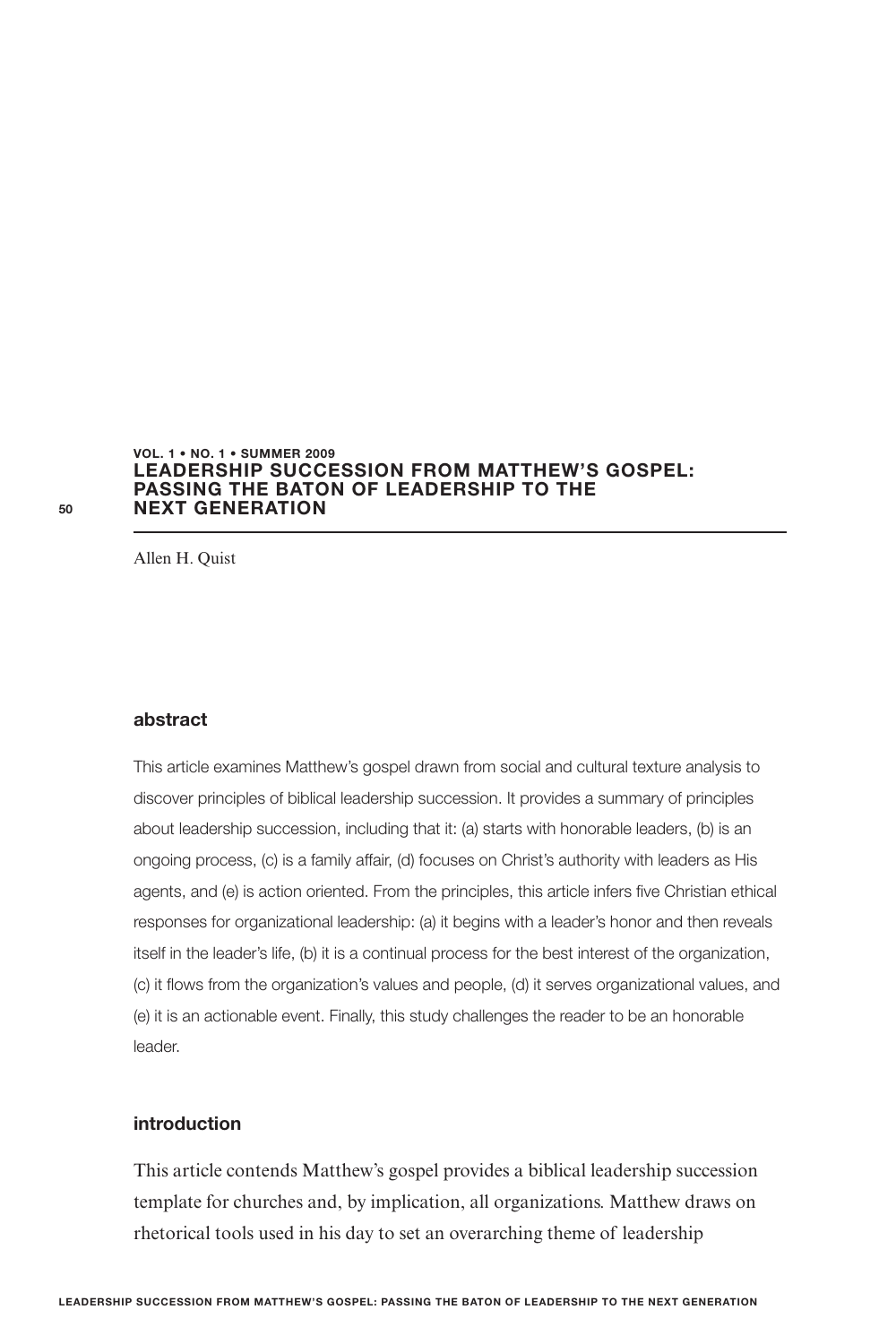succession within the context of Jesus' new countercultural family of God. Matthew completes his theme, presenting an honorable Jesus entrusting His disciples with the ongoing leadership succession of His church. From this investigation, five biblical leadership succession principles emerge: (a) leadership succession starts with honorable leaders, (b) leadership succession is an ongoing process from generation to generation, (c) leadership succession is a fictive family affair, (d) leadership succession focuses on Christ's authority with leaders as His agents, and (e) leadership succession is action oriented.

From the discovered principles, this author will infer five Christian ethical responses for all organizational leadership. These responses are: (a) leadership succession begins with a leader's honor and then reveals itself in the leader's life, (b) leadership succession is a continual process for the best interest of the organization, (c) leadership succession Hows from the organization's values and people, (d) leadership succession serves organizational values, and (e) leadership succession is an actionable event, not just a good intention. Finally, this study challenges the reader to be an honorable leader.

# **matthew's audience**

Matthew's gospel addresses the concerns of an increasingly diverse early Christian community, which needed empowerment to withstand spiritual opponents pressuring them to conform to the surrounding dominant cultures.<sup>1</sup> According to some authors, Matthew wrote his gospel to his church and others facing similar concerns.<sup>2</sup> He wrote to Jews and Gentiles who were, in part, introduced to Christ by the disciples Christ spoke to in Matthew 28.<sup>3</sup> Matthew wrote to believers immersed in a counterculture within the dominant Roman culture,<sup>4</sup> presenting Christ as honorable. Matthew presented Christ redefining standards of purity and holiness,<sup>5</sup> focusing attention away from external issues to internal issue of the

<sup>&</sup>lt;sup>1</sup> David A. DeSilva, An Introduction to the New Testament: Contexts, Methods & Ministry Formation (Downers Grove, IL: InterVarsity, 2004), 236, 279.

<sup>&</sup>lt;sup>2</sup> Matthew E. Carlton, The Translator's Reference Translation of the Gospel of Matthew (Dallas, TX: SIL, 2001), xii. Robert H. Gundry, Matthew: A Commentary on His Handbook for a Mixed Church under Persecution, 2nd ed. (Grand Rapids, MI: Eerdmans, 1994), 5–10.

Edgar Krentz, "'Make Disciples': Matthew on Evangelism." Currents in Theology and Mission 33, no.1 (2006): 23–41, ATLAReligion, 5 Jan. 2007 http://firstsearch.oclc.org.eres.regent.edu: 2048 (accessed Jan.5, 2007), 23. Leon Morris, The Gospel According to Matthew (Grand Rapids, MI: Eerdmans, 1992), 8–11. DeSilva, 234–239.

<sup>3</sup> Krentz, 25, 26.

Stephen Westerholm, Understanding Matthew: The Early Christian Worldview of the First Gospel (Grand Rapids, MI: Baker, 2006), 124.

<sup>4</sup> Vernon K. Robbins, Exploring the Texture of Texts: A Guide to Socio-Rhetorical Interpretation (Harrisburg: Trinity, 1996), 86–87.

<sup>5</sup> Jerome H. Neyrey, Render to God: New Testament Understandings of the Divine (Minneapolis: Fortress, 2004), 256– 260.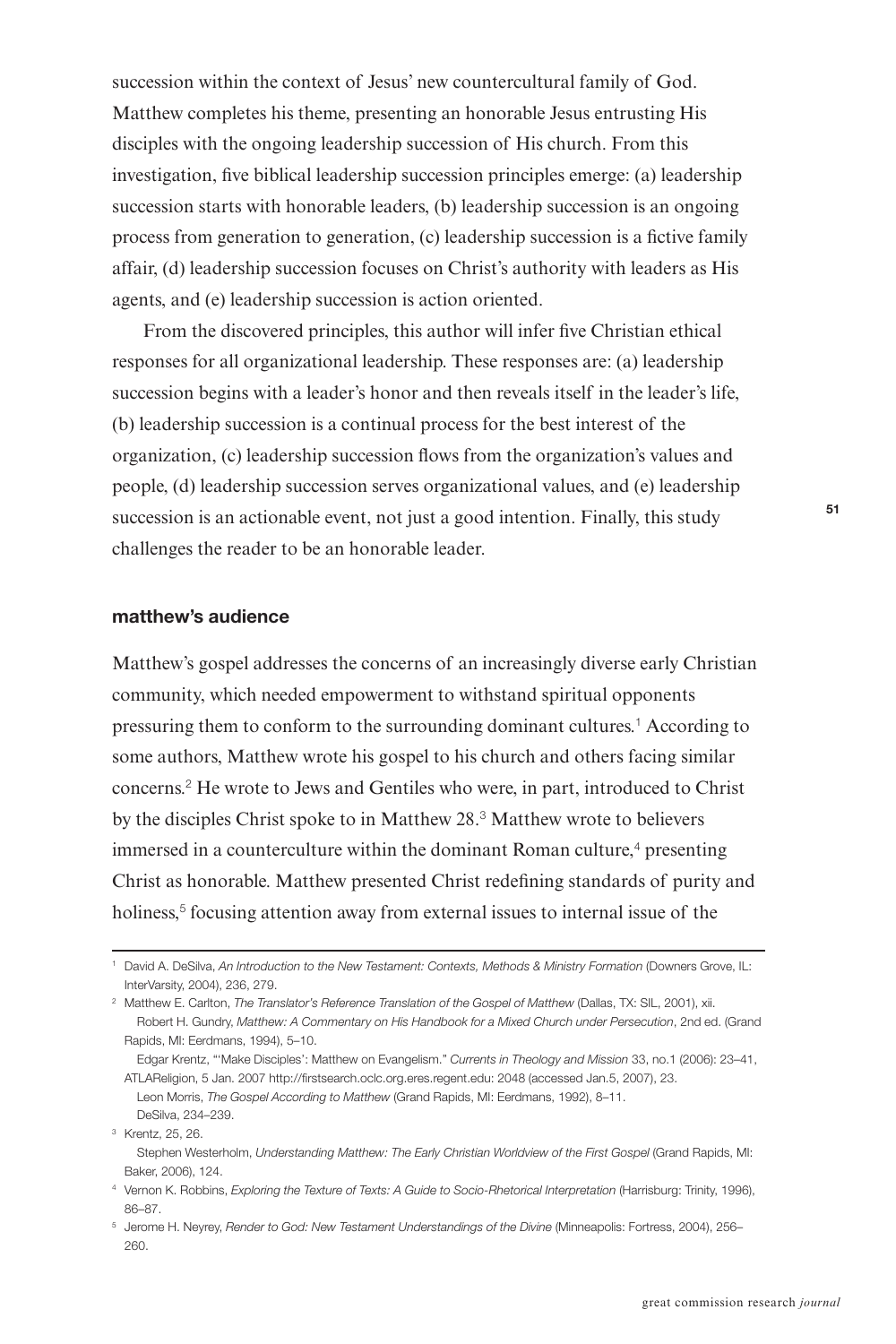heart.<sup>6</sup> Matthew depicted Christ as comfortable with a diverse audience, remaining uninHuenced by the dominant cultural norms, while living a life of an honorable person.

# **leadership succession from matthew's rhetorical tools**

Among other rhetorical tools, Matthew uses a first century cultural literary device called an encomium—a rhetorical tool used to prove a person as honorable by telling his life story from birth to death.<sup>7</sup> Matthew uses this specific cultural rhetorical structure to communicate that Jesus lived as an honorable man. His tactic shows Jesus as one who was in a perfect patron-client relation with His Father and from that relationship, the chosen one to assume a mediator-broker role with absolute authority.<sup>8</sup> Matthew fixes Christ's honor by opening with Jesus' genealogy showing a well-known and honored heritage. Matthew then builds Christ's honor through stories of a life of honor. Finally, Matthew provides a picture of Christ's life ending with an honorable death. From Matthew's encomium, this study infers the following "overarching" biblical leadership succession principle:

*Biblical leadership succession flows out of the core of a leader's honorable life demonstrated by respect for past generations, a daily commitment to God's purposes, and determination to transfer leadership to the next generation.*

Matthew's next rhetorical tool is an inclusió, which is a first century cultural literary device to signal an intended theme within a body of text. An inclusió links a topic at the beginning of a body of text with a similar topic at the end of the subject text to signal "a literary envelope" with an enveloped theme.<sup>9</sup> Matthew's first use of the inclusió provides a theme of God's continued plan of leadership succession. McKenna argues that Matthew opens with the genealogy of Jesus to provide a picture of generations of "anointed [leadership] continuity,"<sup>10</sup> that is, leadership passing from one generation to the next. This author agrees with McKenna and argues that Matthew's picture of leadership passing to the next generation provides a textual opening for Matthew's first inclusió dealing with Jesus' leadership succession.

With that picture of past succession, Matthew closes his leadership succession inclusió with Christ's last commission—His passing of leadership to His

<sup>6</sup> Neyrey, 78–81.

<sup>7</sup> Neyrey, 90.

<sup>8</sup> Bruce J. Malina and Richard L. Rohrbaugh, Social-Science Commentary on the Synoptic Gospels (Minneapolis: Augsburg, 1992), 168–169.

<sup>9</sup> D. A. Carson, God With Us: Themes From Matthew (Ventura, CA: Regal, 1985), 37.

<sup>&</sup>lt;sup>10</sup> David L. McKenna, The Leader's Legacy (Newberg, OR: Barclay, 2006), xi.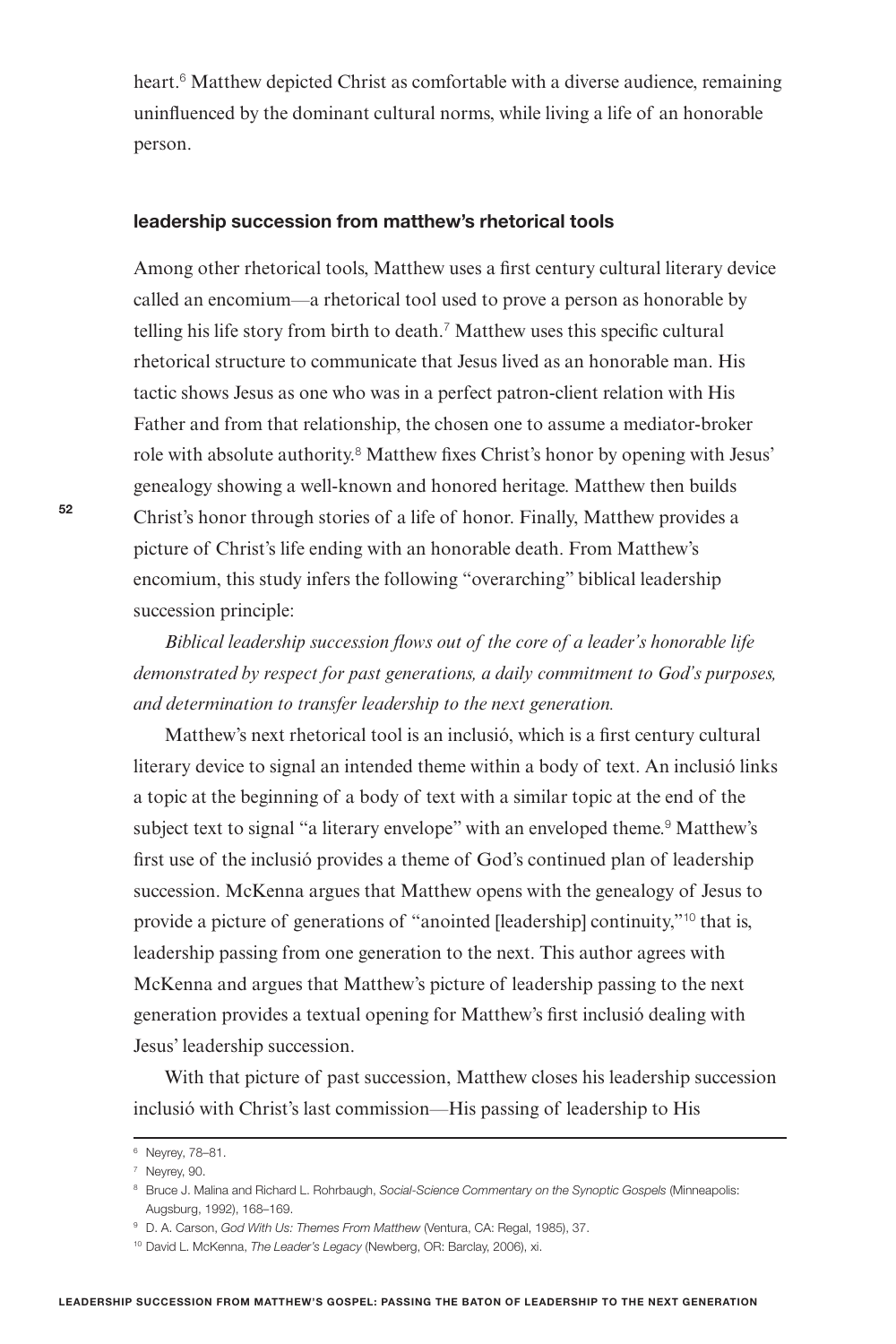disciples.<sup>11</sup> This inclusió identifies a theme of leadership succession within Matthew's practical, action-based message. Matthew gives the opening story of Christ's past heritage; the central theme of Christ's choosing and developing His disciples; and Christ's passing the leadership legacy to His disciples. From Matthew's inclusió, this author infers the following biblical leadership succession principles:

*1. Biblical leadership succession is not a one-time event. It is continuous progression of honoring a heritage, engaging the present, and passing a legacy into the future.*

Matthew's second inclusió provides a theme of God's continuous presence with His church. Matthew opens this inclusió with his intertexture insert of Isaiah 7:14<sup>12</sup> with the message of "Immanuel" or "God with us." He then closes the inclusió with Christ's words in Matthew 28:20b<sup>13</sup> that He will be with us "always." These inclusió book ends provide the theme of "God with us" always and in all situations.

*2. Biblical leadership succession is not an autonomous event; it develops out of Christ's abiding presence in the family of God.*

Matthew's third inclusió provides a theme of Christ's absolute authority. Matthew opens this inclusió in 2:6<sup>14</sup> quoting Herod's chief priests and scribes answering Herod's question about Christ's birthplace; they drew their answer from Micah 5:2,<sup>15</sup> Micah's prophecy of Christ as ruler coming from Bethlehem. Matthew 28:18 provides the closing inclusió text in Christ's claim for authority, to set the theme in Matthew of Christ's authority over all creation. Christ kept His authority, in contrast to delegating His authority, placing His disciples in a regency relationship, with Christ still the King.

*3. Biblical leadership succession is not a leader-centered event; it occurs within Christ's authority over all creation and the regency role of leaders.*

# **leadership succession from matthew 28:18–20**

In Matthew 28:18–20, Jesus entrusted the leadership succession of His church to His eleven disciples with directions about how to accomplish their task. Jesus

<sup>11</sup> Matthew 29:16–20.

<sup>&</sup>lt;sup>12</sup> "Therefore the Lord Himself will give you a sign: Behold, a virgin will be with child and bear a son, and she will call His name Immanuel." (NASB)

<sup>13</sup> "Lo, I am with you always, even to the end of the age."

<sup>14</sup> "And you, Bethlehem, land of Judah, Are by no means least among the leaders of Judah; For out of you shall come forth a Ruler Who will shepherd My people Israel."

<sup>&</sup>lt;sup>15</sup> "But as for you, Bethlehem Ephrathah, Too little to be among the clans of Judah, From you One will go forth for Me to be ruler in Israel."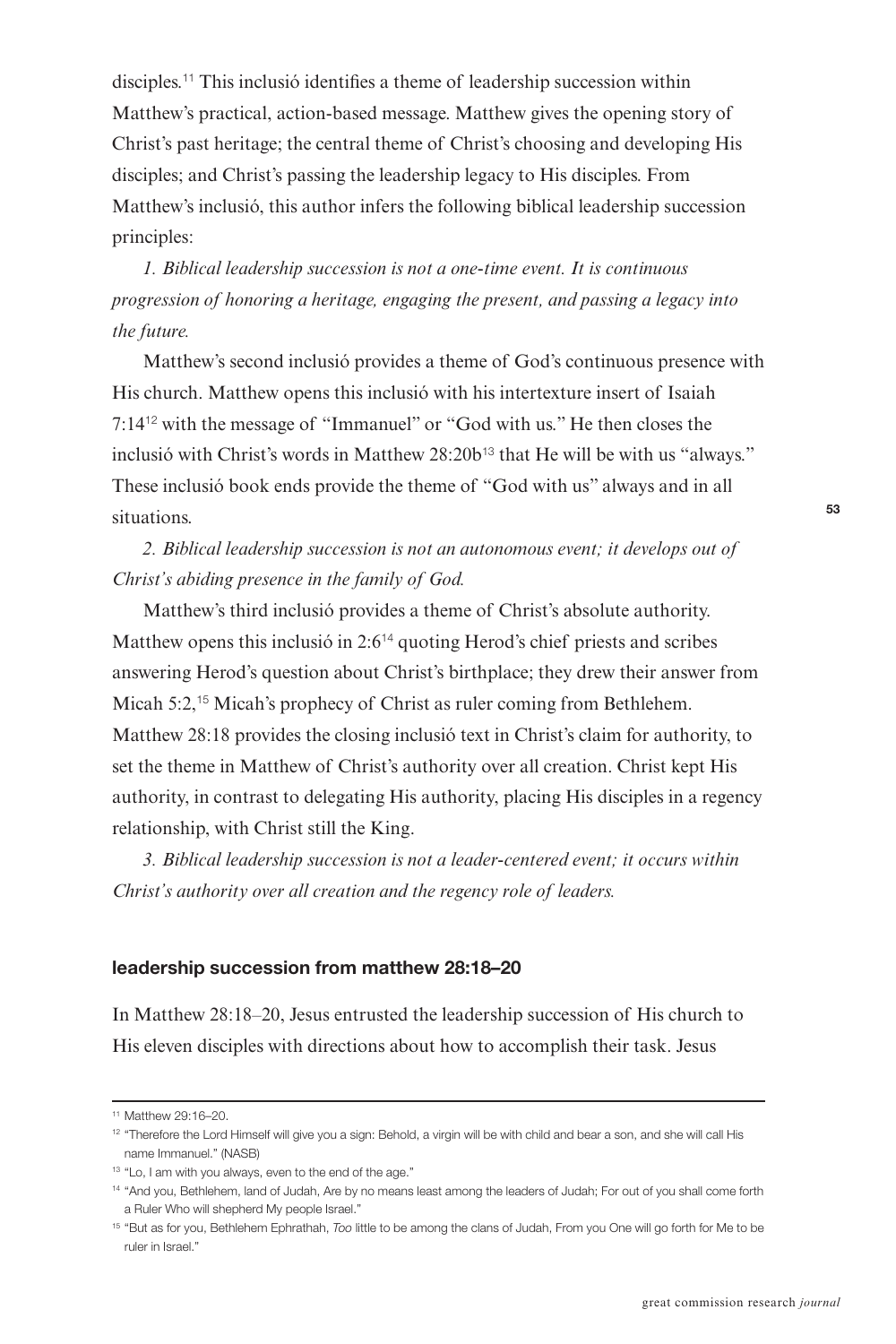picked each of these men, taught them, modeled leadership to them, gave them leadership experiences, and lived with them for the years before His death. These were the future leaders Jesus intended to use to build His church. They were the fruit of Jesus' succession plan.

Christ began His mountaintop commissioning of His eleven disciples by stating His authority over all that exists in heaven and earth. He does not place any limit on the boundaries of His authority, nor does He offer any exceptions, nor is there any expiration date. In contrast to Christ, the teachers of the dominant culture taught their devoted disciples with the understanding that their disciples would eventually become teachers with their own following of devotees.

In the Christ-disciple relationship, Christ kept authority forever, assigning the disciples the role of teaching others about Him and His commands,<sup>16</sup> in contrast to the disciples teaching what they think, believe, and know. This puts the leadership role of the disciples as a regency role—that of acting as a representative of the King. It is from His position as Lord with continuing authority that Jesus says " $g_0$ !"

Christ told them to "go," which is an outcome of Christ's authority and of Christ's relational statement that He would be with them always. Because of His continuous presence, it could translate as "go with me." Some authors argue that "go" literally means "while you are going,"<sup>17</sup> but that should in no way imply that "going" is a casual event. Rather, "going" carries a "continuous" nature in which making disciples represents something disciples do continually.<sup>18</sup>

Christ's commissioning centers on a critical verb, "make disciples"—a single word, not two words.<sup>19</sup> Making disciples is not a suggestion; it is a command, the only one in the commission.<sup>20</sup> Wilkins argues when Jesus told His disciples to "make disciples," Jesus meant that His disciples should replicate themselves.<sup>21</sup> He proposes Matthew's gospel teaches that Jesus had put years into developing His successors, and Jesus wanted His disciples to do in others what He had done in them.<sup>22</sup>

Christ told His disciples to baptize—bring those they were discipling to a point of fully identifying with and falling under the lordship of Jesus.<sup>23</sup> This article argues that baptism reHects a type of kenosis, a step of publicly announcing the

<sup>16</sup> Paul Hertig, "The Great Commission Revisited: The Role of God's Reign in Disciple Making" Missiology 29 (2001): 343-353, ATLAReligion, http://firstsearch.oclc.org.eres.regent.edu:2048 (accessed February 3, 2007), 347.

<sup>17</sup> Gundry, 595.

<sup>18</sup> Krentz, 29.

<sup>19</sup> Carlton, 331.

<sup>20</sup> Krentz, 30.

<sup>&</sup>lt;sup>21</sup> Michael J. Wilkins, Discipleship in the Ancient World and Matthew's Gospel, 2nd ed. (Grand Rapids: Baker, 1995), 162. <sup>22</sup> Wilkins, 160–163.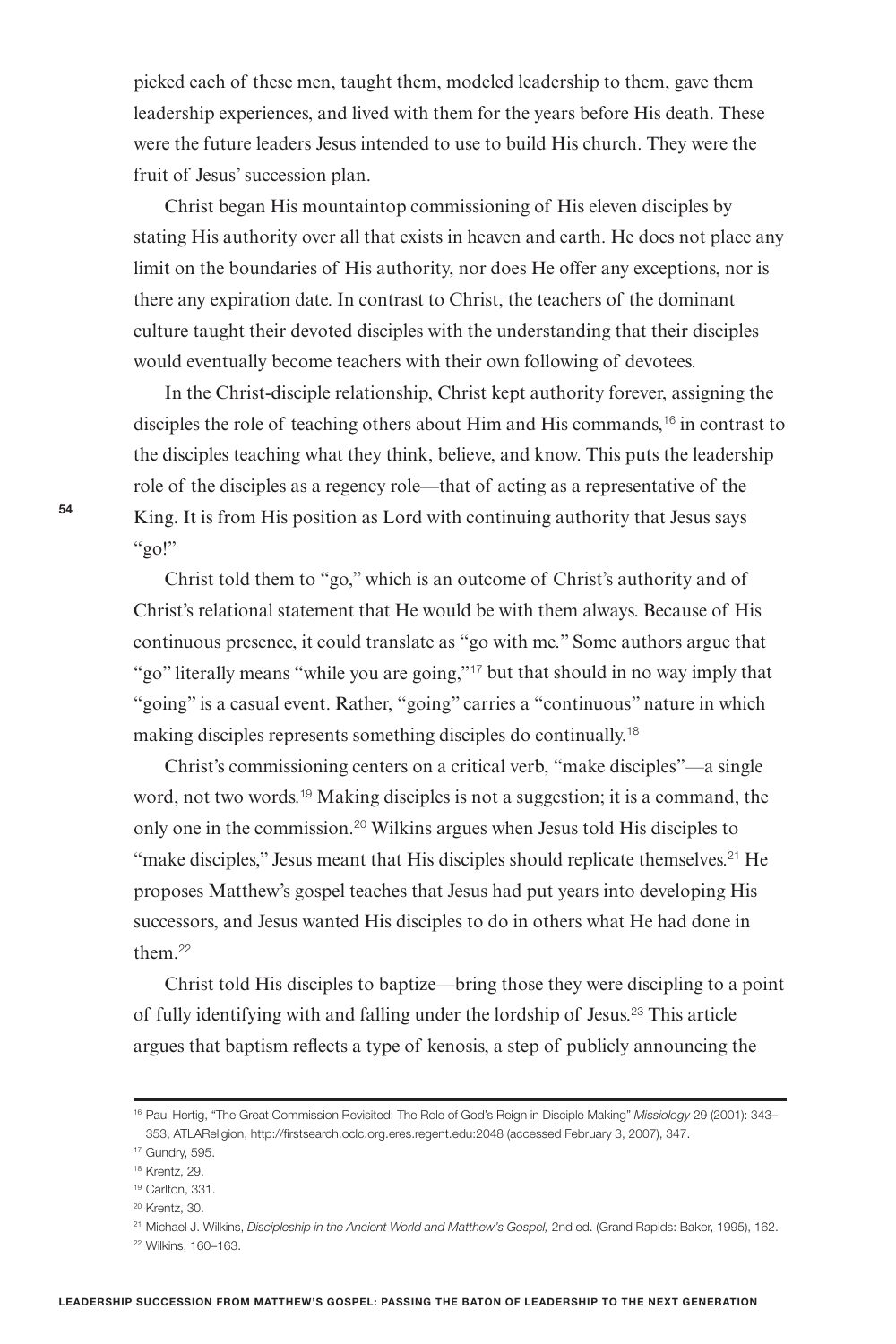decision to be emptied of self for Christ. The underlying motivator will be a sacrificial devotion to Christ flowing from a heart of love for Him.

Christ told His disciples to "teach." Inferred from the next two participles, Jesus intended for His disciples to teach more than just cognitive information. He intended for them to teach His commandments and to model and coach the active practice of living in Christ. In leadership development and succession, Christ calls leaders to intentionally teach and develop the next generation.

Christ told His disciples to teach others to observe (live in a manner consistent with Christ's guidance). Jesus did not tell His disciples to teach just Christ's commandments, which would be orthodoxy.<sup>24</sup> He told them to teach the nations to carry out His commands in His way—a matter of orthopraxis.<sup>25</sup> In Christian leadership succession, life in Christ becomes a heart and action issue in which Christ calls leaders to teach the next generation to do continuously what Christ is telling them.

Christ told them to teach others to observe everything He has commanded. In leadership development and succession, Christ calls leaders to focus their teaching on Christ's instruction to His people. Leadership succession and development must focus on life changing obedience to what Christ commands, in contrast to following personal whims.

In Matthew's final attributed speech of Jesus, he records Christ's message of action—"make disciples." Matthew also records Christ giving His disciples directions on how to accomplish His command. In Jesus' message to His eleven disciples, He entrusted them with action steps to make disciples or, as Wilkins argues, replicate them. From Matthew 28:18–20, the following principle emerges:

*Biblical leadership succession must go beyond just good intentions; it must be real-time action based.*

#### **challenge**

Matthew wrote in a style consistent with Greek rhetoric of his day, using rhetorical tools familiar to his readers. This study examines four of Matthew's culturally relevant rhetorical tools plus Matthew's record of Jesus' final commission of His

<sup>23</sup> Krentz, 34.

<sup>&</sup>lt;sup>24</sup> Mortimer Arias, "Rethinking the Great Commission," Theology Today (January 1991): 410-418, under "Great Commission," http://theologytoday.ptsem.edu/jan1991/v47–4-thechurchintheworld.htm (accessed January 1, 2009), 412.

<sup>25</sup> Arias, 412.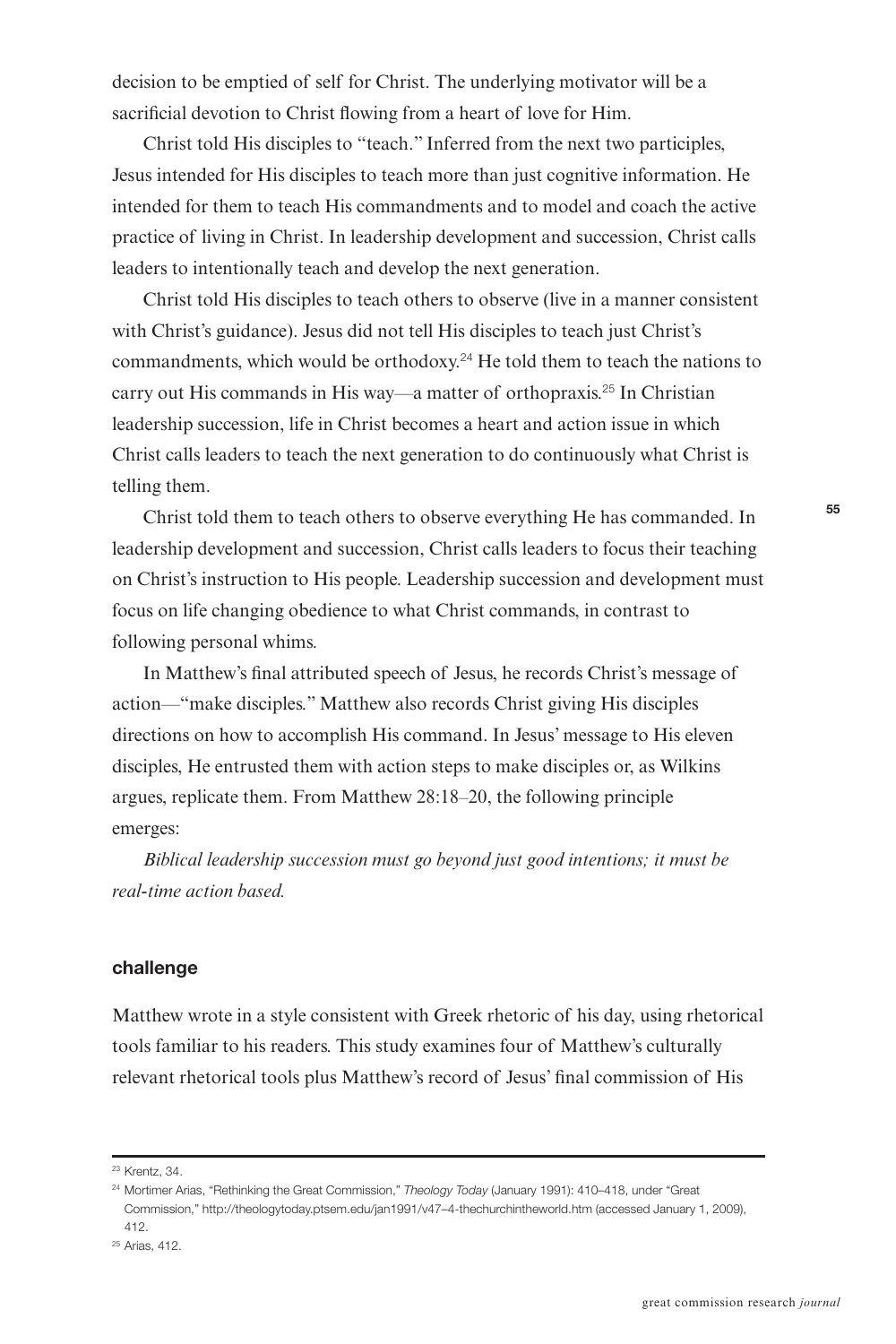disciples. From that examination, this author offers five principles relevant to biblical leadership succession:<sup>26</sup>

- (a) Biblical leadership succession Hows out of a foundation of a leader's life of honor, demonstrated by respect for past generations, a daily commitment to God's purposes, and determination to transfer leadership to the next generation.
- (b) Biblical leadership succession is not a one-time event. It is continuous progression of honoring a heritage, engaging the present, and passing a legacy into the future.
- (c) Biblical leadership succession is not an autonomous event; it develops out of Christ's abiding presence in the family of God.
- (d) Biblical leadership succession is not a leader-centered event; it occurs within Christ's authority over all creation and the regency role of leaders.
- (e) Biblical leadership succession must go beyond just good intentions; it must be real-time action based.

Extracting from Matthew's use of an encomium to establish an overarching theme of honor in Christ's leadership, this study argues that honor overarches leadership today for all organizational leaders, including but not limited to religious, business, government, or education. With leadership honor in mind, the above five biblical principles suggest five Christian ethical responses applicable to any organizational leadership succession:

(a) Organizational leadership must begin from individual honor, revealed in the leader's recognition of the organization's heritage, a focus on

- a. Biblical leadership succession flows out of the core of a a. Organizational leadership must begin from individual leader's honorable life demonstrated by respect for past honor, revealed in the leader's recognition of the generations, a daily commitment to God's purposes, organization's heritage, a focus on organizational and determination to transfer leadership to the next purposes, and a commitment to developing the next generation. **generation** of leaders.
- b. Biblical leadership succession is not a one-time event. b. Organizational leadership succession is not a single engaging the present, and passing a legacy into the organization and its people. future.
- event; it develops out of Christ's abiding presence in the whole organization, born out of the organization's family of God. **values** and people.
- event; it occurs within Christ's authority over all creation away from leadership and onto the values of the
- e. Biblical leadership succession must go beyond just e. Organizational leadership succession must flow from

#### Biblical Principle **Christian Ethical Response to Succession**

- 
- It is continuous progression of honoring a heritage, event; it is continuous leadership for the good of the
- c. Biblical leadership succession is not an autonomous c. Organizational leadership succession is an event of the
- d. Biblical leadership succession is not a leader-centered d. Organizational leadership succession draws the focus and the regency role of leaders. organization and leadership's responsibility to support those values.
	- good intentions; it must be real-time action based. action, in contrast to just issuing promises or good intentions.

<sub>26</sub>